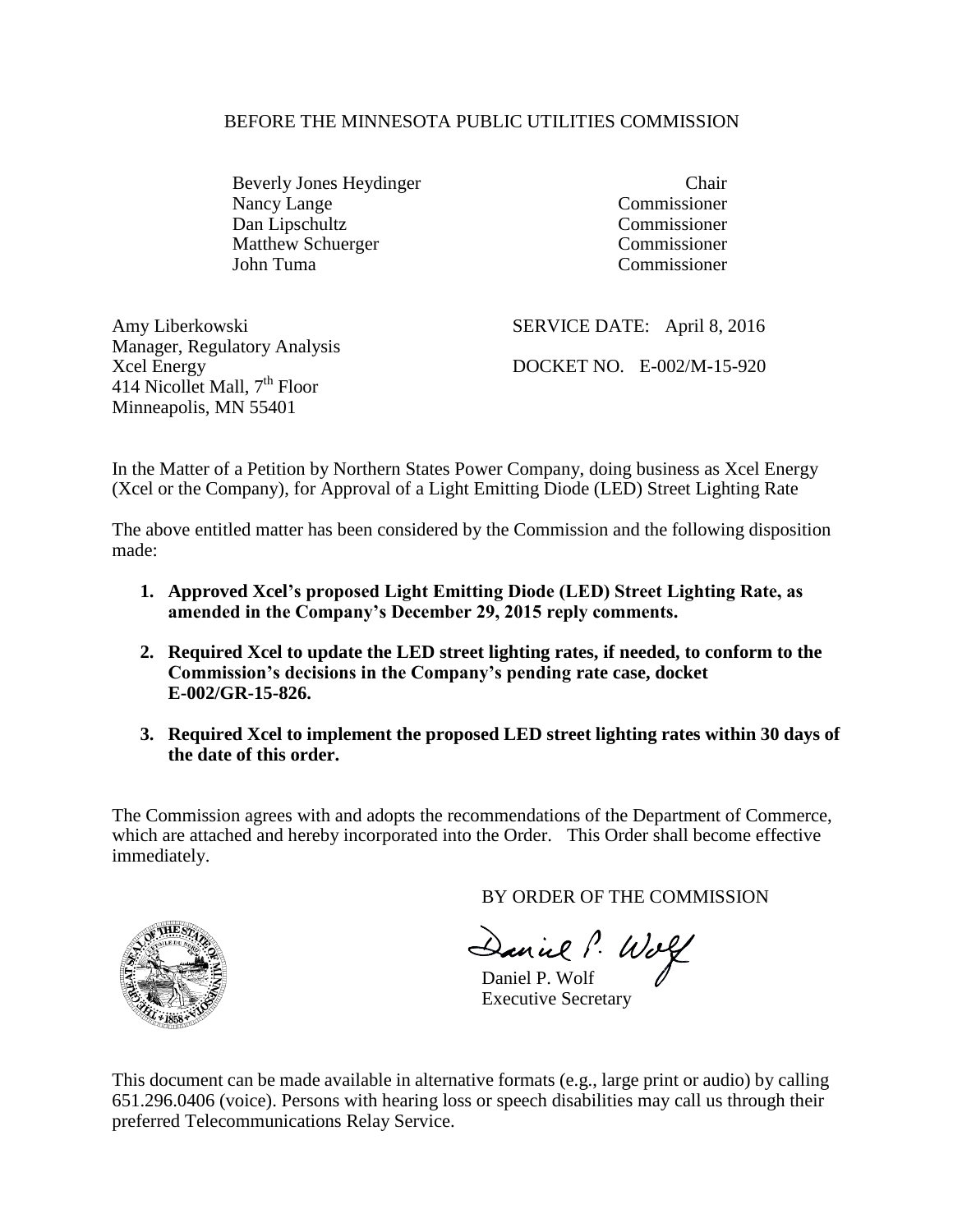

February 18, 2016

Daniel P. Wolf Executive Secretary Minnesota Public Utilities Commission 121 7th Place East, Suite 350 Saint Paul, Minnesota 5510-2147

RE: Response Comments of the Minnesota Department of Commerce, Division of Energy Resources Docket No. E002/M-15-920

Dear Mr. Wolf:

On December 29, 2015, Northern States Power Company, doing business as Xcel Energy (Xcel or the Company) filed reply comments to the comments of the Minnesota Department of Commerce, Division of Energy Resources (Department) regarding Xcel's *Petition for Approval of a Light Emitting Diode (LED) Street Lighting Rate* (Petition). The Department provides the following response to Xcel's reply comments.

In its December 14, 2015 comments, the Department requested that Xcel consider a tariff structure that would be sufficiently flexible to remain valid as technology advances. Xcel agreed and noted that, "The LED equivalent wattage we presented in our Petition is a simple average across vendor fixtures, which was calculated using a range of wattages." Xcel proposed to add the wattage ranges and their lumen equivalents to its Street Lighting System Service tariff. The Department supports Xcel's revised proposal as found in Attachment A to Xcel's reply comments.

In response to Department Information Request No. 1 requesting supporting data for the proposed LED street lighting rates, Xcel provided detailed cost information and revenue requirements.[1](#page-1-0) The Department has reviewed the information provided and concludes that the resulting rates appear to be reasonable. However, given that Xcel is currently undergoing a rate case proceeding (Docket No. E001/GR-15-826), the Department recommends that the Commission require the Company to propose revised LED street lighting rates if needed to conform to the Commission's decisions in the rate case once those decisions have been made. [2](#page-1-1)

<span id="page-1-0"></span><sup>1</sup> See Attachment 1 for Xcel's response to Department Information Request No. 1. The Excel spreadsheet format of Xcel's response is available upon request.

<span id="page-1-1"></span><sup>2</sup> Xcel's proposed tariff as filed in Docket No. E002/GR-15-826 does not include LED street lighting rates.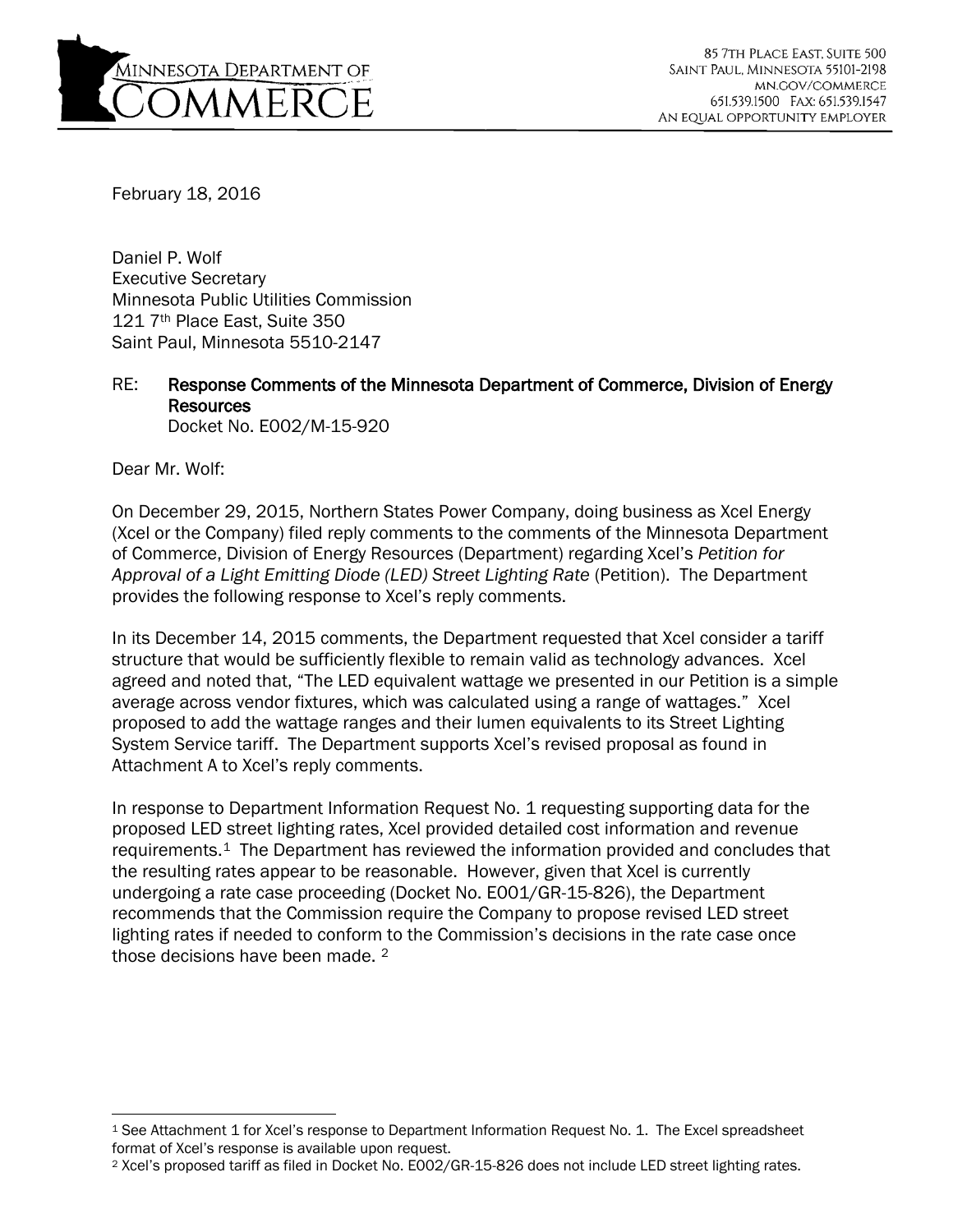Daniel P. Wolf February 18, 2016 Page 2

The Department recommends that the Minnesota Public Utilities Commission (Commission) approve Xcel's proposed Light Emitting Diode (LED) Street Lighting Rate, as amended in the Company's December 29, 2015 reply comments. If approved, the Department recommends that the Commission require Xcel to update the LED street lighting rates if needed to conform to the Commission's decisions in Docket No. E002/GR-15-826.

The Department is available to answer any questions that the Commission may have in this matter.

Sincerely,

/s/ SAMUEL WILS Rate Analyst

SW/lt Attachment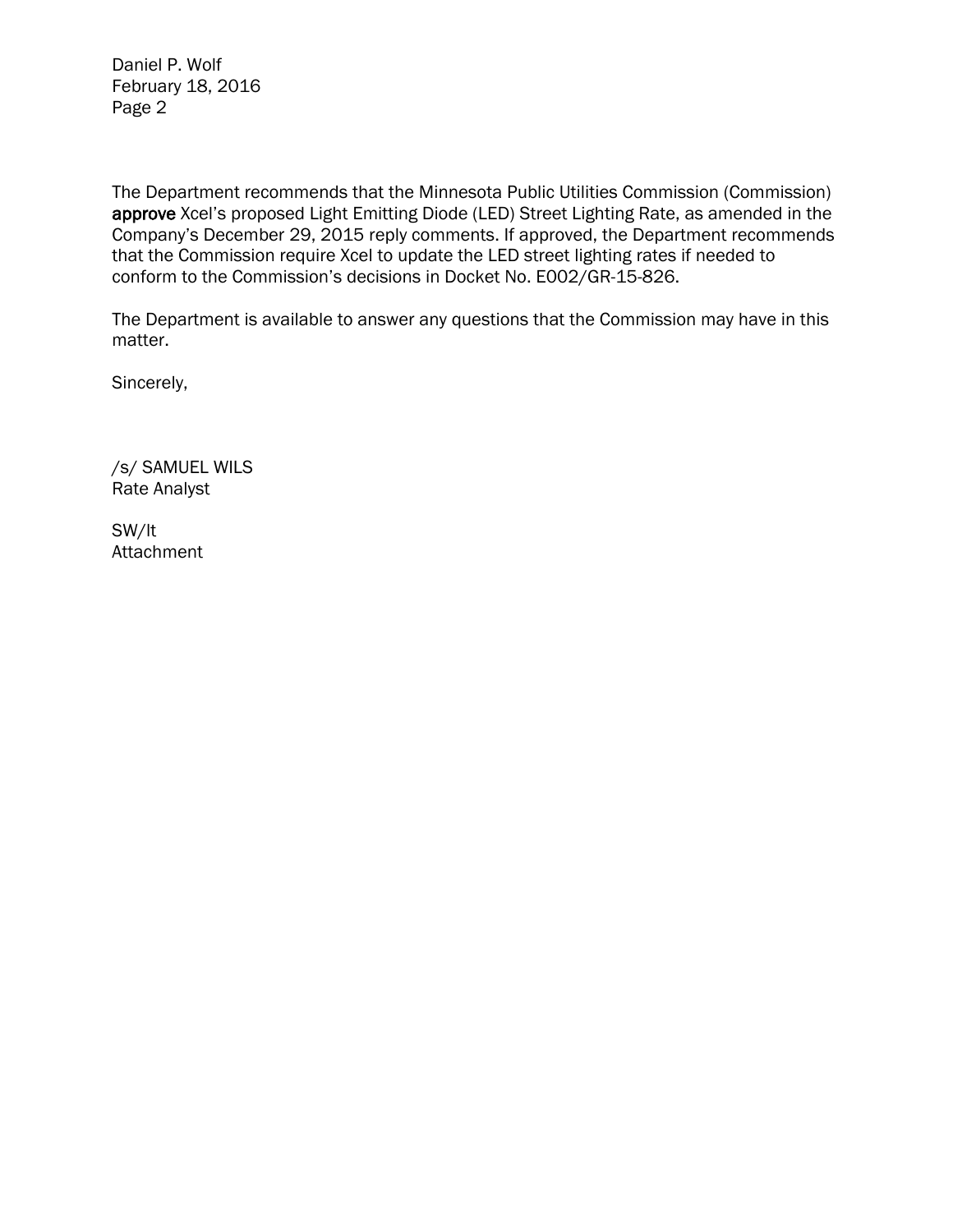☐ **Non Public Document – Contains Trade Secret Data** ☐ **Public Document – Trade Secret Data Excised** ☒ **Public Document**

| Xcel Energy  |                                 |                         |  |
|--------------|---------------------------------|-------------------------|--|
| Docket No.:  | $E002/M-15-920$                 |                         |  |
| Response To: | Department of Commerce          | Information Request No. |  |
| Requestor:   | Samuel Wils                     |                         |  |
|              | Date Received: December 2, 2015 |                         |  |

\_\_\_\_\_\_\_\_\_\_\_\_\_\_\_\_\_\_\_\_\_\_\_\_\_\_\_\_\_\_\_\_\_\_\_\_\_\_\_\_\_\_\_\_\_\_\_\_\_\_\_\_\_\_\_\_\_\_\_\_\_\_\_\_\_\_

### Question:

Please provide detailed cost support data for each of the cost savings/increases shown in Attachment A of Xcel's initial petition.

### Response:

Please see the attached spreadsheets to this response for the supporting data to Attachment A of the Company's initial petition. Workpapers for the LED streetlighting rate system service rate design are detailed in Attachment A and key input data is included in Attachment B (levelized annual revenue requirement) and Attachment C (energy and demand rates) to this response.

\_\_\_\_\_\_\_\_\_\_\_\_\_\_\_\_\_\_\_\_\_\_\_\_\_\_\_\_\_\_\_\_\_\_\_\_\_\_\_\_\_\_\_\_\_\_\_\_\_\_\_\_\_\_\_\_\_\_\_\_\_\_\_\_

| Preparer:   | Nick Paluck                |
|-------------|----------------------------|
| Title:      | Rate Consultant            |
| Department: | <b>Regulatory Analysis</b> |
| Telephone:  | $(612)$ 330-2905           |
| Date:       | December 14, 2015          |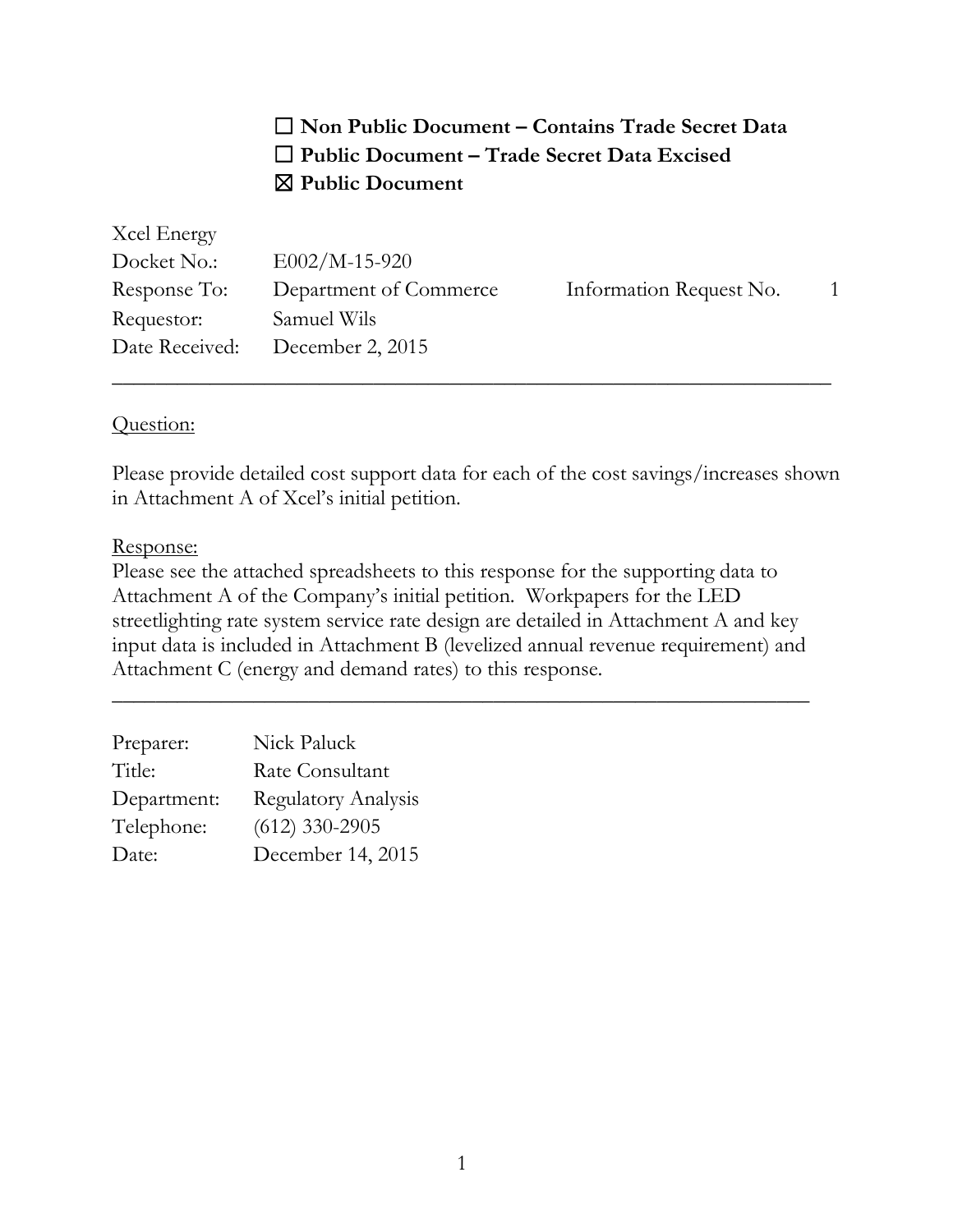### **Company-Owned LED Street Lighting System Service Rate Design**

*Rate Code A30* 

| <b>Monthly LED Street Lighting Rate Design Summary</b>                                                                      |                               | <b>NSP-MN</b><br>Per HPS/LED Street Light Equivalent |                              |                              |  |  |
|-----------------------------------------------------------------------------------------------------------------------------|-------------------------------|------------------------------------------------------|------------------------------|------------------------------|--|--|
|                                                                                                                             | 100W/39W                      |                                                      | 150W/65W 250W/155W 400W/246W |                              |  |  |
| <b>Current HPS Street Lighting Overhead Rates</b>                                                                           | \$9.44                        | \$10.15                                              | \$12.77                      | \$15.50                      |  |  |
| Maintenance Expense Impact (Savings)<br><b>System Allocation Expense Savings</b><br>Incremental Capital Revenue Requirement | (\$0.91)<br>(50.85)<br>\$1.91 | (50.91)<br>(51.14)<br>\$2.11                         | (50.91)<br>(51.65)<br>\$3.15 | (50.91)<br>(52.58)<br>\$4.62 |  |  |
| Net LED SL Fixture Rate Impact - Company Owned Street Lights                                                                | \$0.15                        | \$0.06                                               | \$0.59                       | \$1.13                       |  |  |
| <b>Proposed Monthly LED SL Overhead Rates</b>                                                                               | \$9.59                        | \$10.21                                              | \$13.36                      | \$16.63                      |  |  |
| Current HPS Monthly Average Bill Per Street Light - Overhead                                                                | \$10.34                       | \$11.46                                              | \$15.12                      | \$19.19                      |  |  |
| LED Fixture Impact on HPS Street Lighting Rate                                                                              | \$0.15                        | \$0.06                                               | \$0.59                       | \$1.13                       |  |  |
| Fuel & Resource Adj. Savings Estimate                                                                                       | (50.60)                       | (50.81)                                              | (\$1.17)                     | (51.82)                      |  |  |
| Total Monthly Bill Impact (savings)                                                                                         | (50.45)                       | (50.75)                                              | (50.58)                      | (50.69)                      |  |  |
| Proposed LED Monthly Average Bill Per Street Light - Overhead                                                               | \$9.89                        | \$10.70                                              | \$14.54                      | \$18.50                      |  |  |
| Percentage Savings (increase)                                                                                               | 4.4%                          | 6.6%                                                 | 3.9%                         | 3.6%                         |  |  |
| Memo: LED Fixture Rate Impact - Pre Pay Option                                                                              | (51.76)                       | (52.05)                                              | (52.56)                      | (53.49)                      |  |  |
| Annual Impact of LED Fixtures on the A30                                                                                    | <b>NSP-MN</b>                 |                                                      |                              |                              |  |  |
| <b>Street Lighting System Service Rate</b>                                                                                  |                               | Per HPS/LED Street Light Equivalent                  |                              |                              |  |  |
|                                                                                                                             | 100W/39W                      |                                                      | 150W/65W 250W/155W 400W/246W |                              |  |  |
| <b>Maintenance Savings</b>                                                                                                  |                               |                                                      |                              |                              |  |  |
| Relamp Expense Savings<br>Service Order Expense Savings                                                                     | \$4.57<br>\$6.36              | \$4.57<br>\$6.36                                     | \$4.57<br>\$6.36             | \$4.57<br>\$6.36             |  |  |
| <b>Total Maintenance Savings</b>                                                                                            | \$10.93                       | \$10.93                                              | \$10.93                      | \$10.93                      |  |  |
| Monthly Savings (increase)                                                                                                  | \$0.91                        | \$0.91                                               | \$0.91                       | \$0.91                       |  |  |
| <b>System Allocation Cost Savings</b>                                                                                       |                               |                                                      |                              |                              |  |  |
| Base Rate Energy Charge Savings                                                                                             | \$7.18                        | \$9.66                                               | \$13.96                      | \$21.80                      |  |  |
| Demand Related Expense Savings                                                                                              | \$3.02                        | \$4.08                                               | \$5.89                       | \$9.19                       |  |  |
| <b>Total Maintenance Savings</b>                                                                                            | \$10.20                       | \$13.74                                              | \$19.85                      | \$30.99                      |  |  |
| Monthly Savings (increase)                                                                                                  | \$0.85                        | \$1.14                                               | \$1.65                       | \$2.58                       |  |  |
| <b>Incremental Capital Revenue Requirement</b>                                                                              | (522.94)                      | (525.34)                                             | (537.81)                     | (555.49)                     |  |  |
| Monthly Savings (increase)                                                                                                  | (51.91)                       | (52.11)                                              | (53.15)                      | (54.62)                      |  |  |
| LED SL Base Rate Savings (Increase)                                                                                         | (\$1.81)                      | (50.67)                                              | (\$7.03)                     | ( \$13.57)                   |  |  |
| Monthly Savings (increase)                                                                                                  | (50.15)                       | (50.05)                                              | (50.59)                      | (51.12)                      |  |  |
| <b>Fuel &amp; Resource Adj. Savings Estimate</b>                                                                            | \$7.20                        | \$9.70                                               | \$14.00                      | \$21.86                      |  |  |
| Monthly Savings (increase)                                                                                                  | \$0.60                        | \$0.81                                               | \$1.17                       | \$1.82                       |  |  |
| <b>Annual Bill Savings - LED Street Lights</b>                                                                              | \$5.39                        | \$9.03                                               | \$6.97                       | \$8.29                       |  |  |
| Monthly Savings (increase)                                                                                                  | \$0.45                        | \$0.76                                               | \$0.58                       | \$0.70                       |  |  |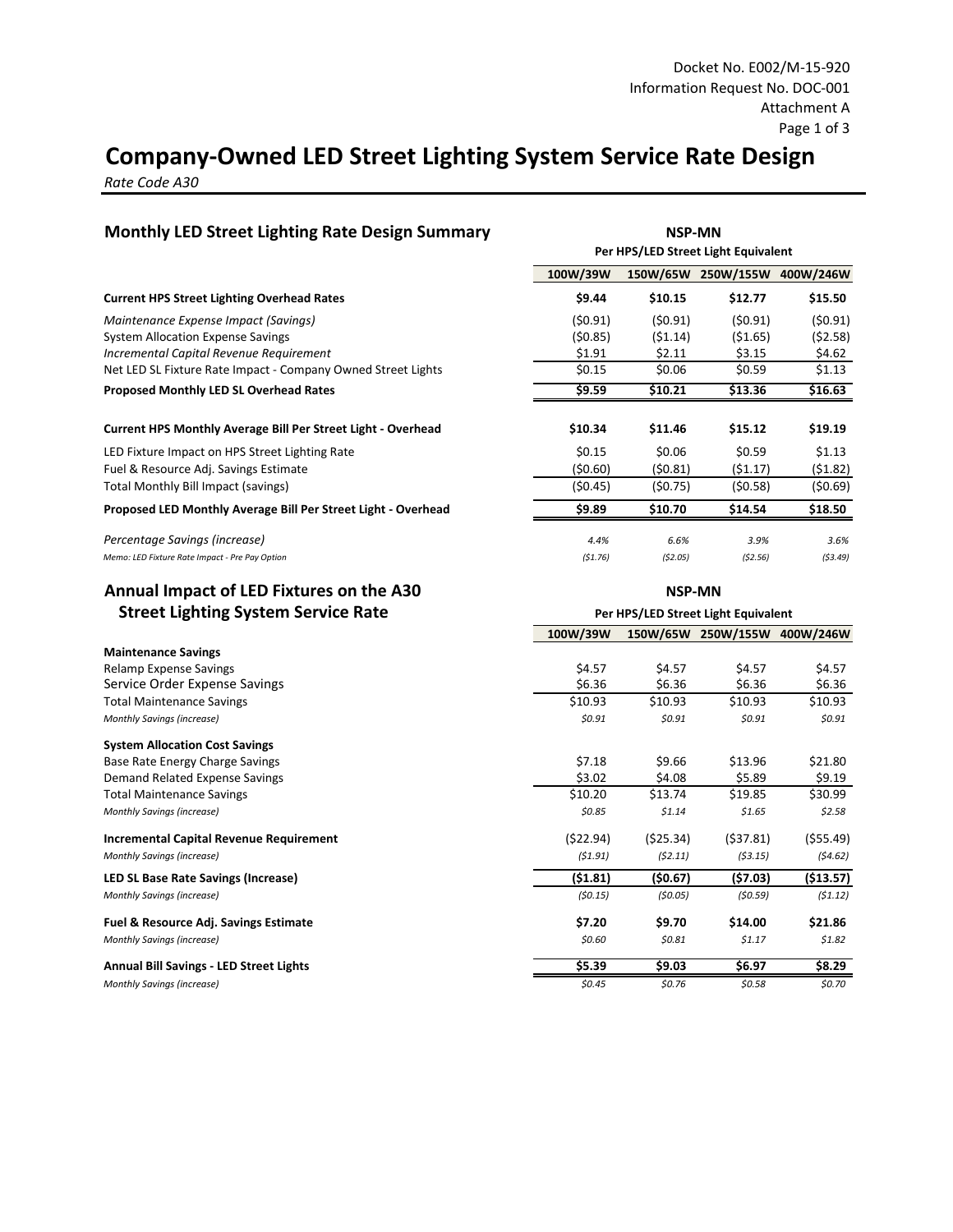## **Company-Owned LED Street Lighting System Service Rate Design**

*Rate Code A30* 

|                                                         |              | <b>NSP-MN</b><br>Per HPS/LED Street Light Equivalent |          |          |                              |          |  |
|---------------------------------------------------------|--------------|------------------------------------------------------|----------|----------|------------------------------|----------|--|
| <b>Relamp Expense</b>                                   | <b>Total</b> |                                                      | 100W/39W |          | 150W/65W 250W/155W 400W/246W |          |  |
| Relamp Exp Forecast                                     | \$502,344    |                                                      |          |          |                              |          |  |
| No. of Rate Code A30 Street Lights                      | 109,872      |                                                      |          |          |                              |          |  |
| <b>Relamp Expense Savings</b>                           | \$4.57       |                                                      | \$4.57   | \$4.57   | \$4.57                       | \$4.57   |  |
| <b>Service Order Expense</b>                            |              | <b>Total</b>                                         |          |          |                              |          |  |
| Annual HPS Fixture Related Service Order Expense        | \$698,703    |                                                      |          |          |                              |          |  |
| No. of Rate Code A30 Street Lights                      | 109,872      |                                                      |          |          |                              |          |  |
| <b>Service Order Expense Savings</b>                    | \$6.36       |                                                      | \$6.36   | \$6.36   | \$6.36                       | \$6.36   |  |
| <b>Incremental Fixture &amp; Installation Cost</b>      |              |                                                      | 100W/39W | 150W/65W | 250W/155W 400W/246W          |          |  |
| Net LED Installed Cost                                  |              |                                                      | \$202.69 | \$223.85 | \$334.01                     | \$490.19 |  |
| 29-Year LARR %                                          |              |                                                      | 11.32%   | 11.32%   | 11.32%                       | 11.32%   |  |
| LED Fixture Incremental Annual Revenue Requirement      |              |                                                      | \$22.94  | \$25.34  | \$37.81                      | \$55.49  |  |
| Incremental Monthly Capital Related Revenue Requirement |              |                                                      | \$1.91   | \$2.11   | \$3.15                       | \$4.62   |  |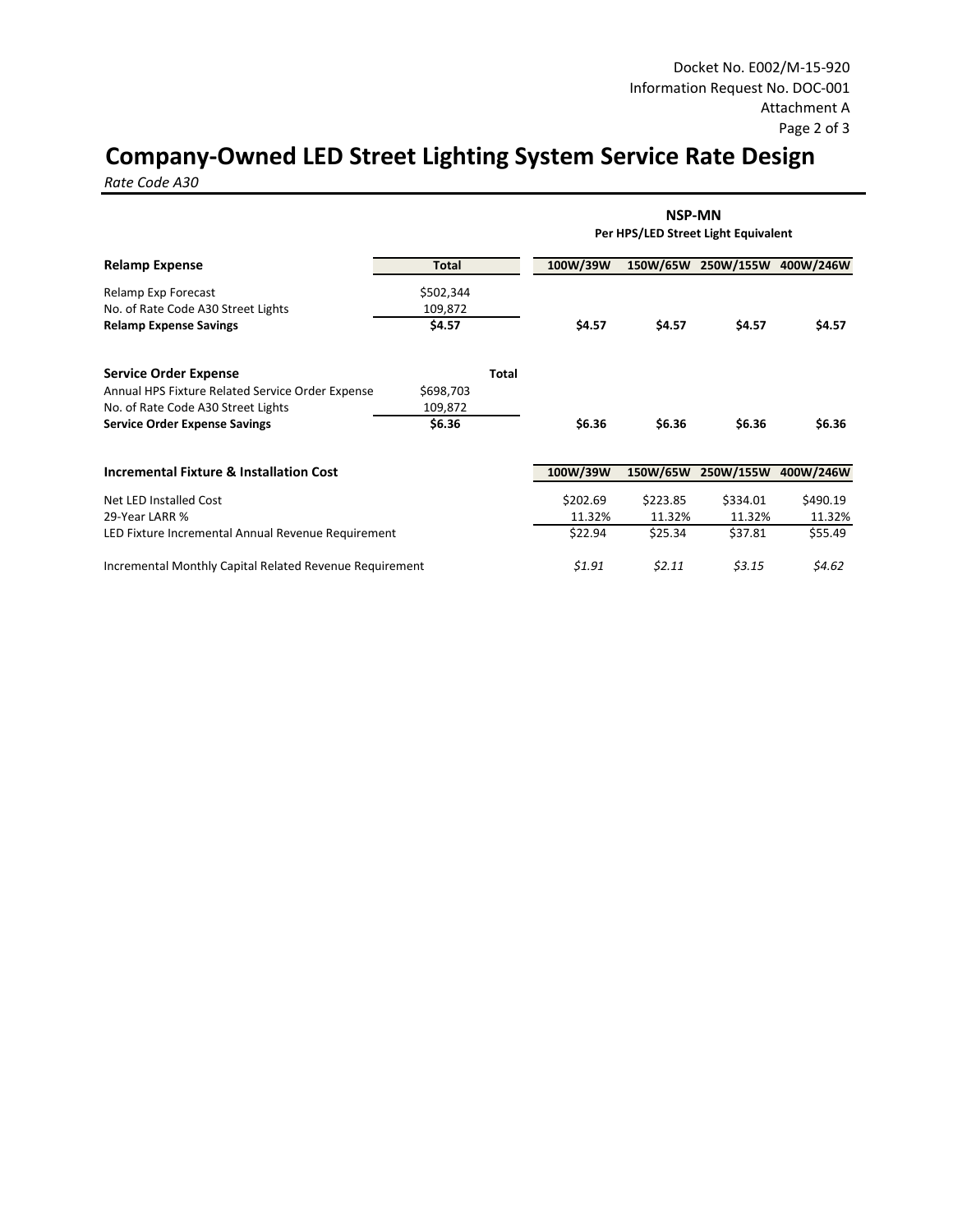## **Company-Owned LED Street Lighting System Service Rate Design**

*Rate Code A30* 

|                                                      |              | <b>NSP-MN</b> |          |                                     |                     |
|------------------------------------------------------|--------------|---------------|----------|-------------------------------------|---------------------|
|                                                      |              |               |          | Per HPS/LED Street Light Equivalent |                     |
| <b>Base Rate Energy Related Expense</b>              | <b>Total</b> | 100W/39W      |          | 150W/65W 250W/155W 400W/246W        |                     |
| Energy Related Expense Rate (Cents/kWh)              | 4.299¢       |               |          |                                     |                     |
| Fuel Expense Rate(Cents/kWh)                         | 2.098¢       |               |          |                                     |                     |
| Base Rate Energy Related Expense Rate (Cents/kW)     | 2.201¢       |               |          |                                     |                     |
| HPS Annual Energy Usage (kWh)                        |              | 487           | 711      | 1,277                               | 2,005               |
| Base Rate Energy Related Expense Rate (Cents/kWh)    |              | 2.201¢        | 2.201¢   | 2.201¢                              | 2.201¢              |
| HPS Base Rate Energy Related Expense                 |              | \$10.72       | \$15.65  | \$28.11                             | \$44.14             |
|                                                      |              |               |          |                                     |                     |
| LED Annual Energy Usage (kWh)                        |              | 161           | 272      | 643                                 | 1,015               |
| Base Rate Energy Related Expense Rate (Cents/kWh)    |              | 2.201¢        | 2.201¢   | 2.201¢                              | 2.201¢              |
| LED Base Rate Energy Related Expense                 |              | \$3.54        | \$5.99   | \$14.15                             | \$22.34             |
| <b>Base Rate Energy Related Expense Saving</b>       |              | \$7.18        | \$9.66   | \$13.96                             | \$21.80             |
|                                                      |              |               |          |                                     |                     |
| <b>Demand Related Expense Savings</b>                |              | 100W/39W      | 150W/65W | 250W/155W                           | 400W/246W           |
| HPS Demand (Watts)                                   |              | 117           | 171      | 307                                 | 482                 |
| HPS Demand Expense Rate (\$/kW)                      |              | \$38.60       | \$38.60  | \$38.60                             | \$38.60             |
| HPS Demand Expense (\$/kW)                           |              | \$4.52        | \$6.60   | \$11.85                             | \$18.60             |
| LED Annual Demand (Watts)                            |              | 39            | 65       | 155                                 | 244                 |
| LED Demand Expense Rate (\$/kW)                      |              | \$38.60       | \$38.60  | \$38.60                             | \$38.60             |
| LED Demand Expense (\$/kW)                           |              | \$1.49        | \$2.52   | \$5.96                              | \$9.42              |
| <b>Demand Related Expense Savings</b>                |              | \$3.02        | \$4.08   | \$5.89                              | \$9.19              |
| <b>Based Cost of Energy Estimated Savings (FCC)</b>  |              | 100W/39W      | 150W/65W |                                     | 250W/155W 400W/246W |
| HPS Annual Energy Usage (kWh)                        |              | 487           | 711      | 1,277                               | 2,005               |
| Base Cost of Energy Street Lighting Rate (Cents/kWh) |              | 2.098¢        | 2.098¢   | 2.098¢                              | 2.098¢              |
| Base Cost of Energy Related Expense                  |              | \$10.22       | \$14.92  | \$26.79                             | \$42.06             |
| Monthly Base Cost of Energy Related Expense          |              | \$0.85        | \$1.24   | \$2.23                              | \$3.50              |
| LED Annual Energy Usage (kWh)                        |              | 161           | 272      | 643                                 | 1,015               |
| Base Cost of Energy Street Lighting Rate (Cents/kWh) |              | 2.098¢        | 2.098¢   | 2.098¢                              | 2.098¢              |
| Base Cost of Energy Related Expense                  |              | \$3.38        | \$5.71   | \$13.49                             | \$21.29             |
| Monthly Base Cost of Energy Related Expense          |              | \$0.28        | \$0.48   | \$1.12                              | \$1.77              |
| <b>Base Cost of Energy Related Expense Savings</b>   |              | \$6.84        | \$9.21   | \$13.30                             | \$20.77             |
| <b>Resource Adjustment Estimated Savings</b>         |              | 100W/39W      |          | 150W/65W 250W/155W                  | 400W/246W           |
| HPS Annual Energy Usage (kWh)                        |              | 487           | 711      | 1,277                               | 2,005               |
| Resource Adjustment Street Lighting Rate (Cents/kWh) |              | 0.1108c       | 0.1108¢  | 0.1108¢                             | 0.1108c             |
| Resource Adjustment Expense                          |              | \$0.54        | \$0.79   | \$1.41                              | \$2.22              |
| Monthly Base Cost of Energy Related Expense          |              | \$0.04        | \$0.07   | \$0.12                              | \$0.19              |
| LED Annual Energy Usage (kWh)                        |              | 161           | 272      | 643                                 | 1,015               |
| Resource Adjustment Street Lighting Rate (Cents/kWh) |              | 0.1108¢       | 0.1108¢  | 0.1108¢                             | 0.1108¢             |
| Resource Adjustment Expense                          |              | \$0.18        | \$0.30   | \$0.71                              | \$1.12              |
| Monthly Base Cost of Energy Related Expense          |              | \$0.01        | \$0.03   | \$0.06                              | \$0.09              |
| <b>Resource Adjustment Expense Savings</b>           |              | \$0.36        | \$0.49   | \$0.70                              | \$1.10              |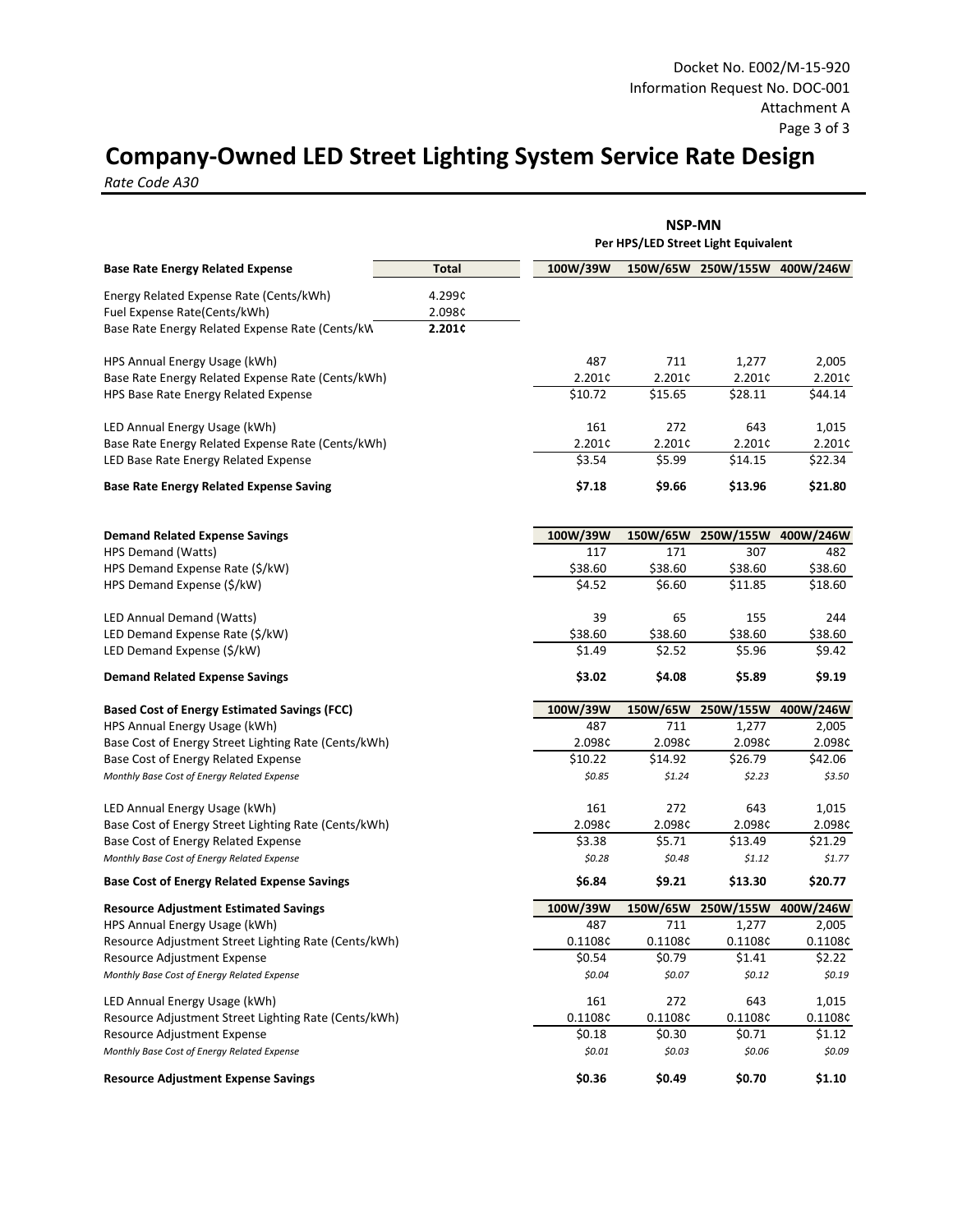# Levelized Annual Revenue Requirement Percentage Calculation<br>LED Streetlighting Investment Doc-001 **Doc-001** Docket No. DOC-001

Attachment B

| <b>Capital Structure</b><br>Long Term Debt                                                                |                     |          | Rate<br>4.9000%                                        | Ratio<br>45.6000% | Pre-tax<br>Weighted<br>Cost<br>2.2340% | After-Tax<br>Weighted<br>Cost |                    |                    |                   |                   |
|-----------------------------------------------------------------------------------------------------------|---------------------|----------|--------------------------------------------------------|-------------------|----------------------------------------|-------------------------------|--------------------|--------------------|-------------------|-------------------|
| Short Term Debt                                                                                           |                     |          | 0.6200%                                                | 1.9000%           | 0.0120%                                |                               |                    |                    |                   |                   |
| <b>Preferred Stock</b>                                                                                    |                     |          | 0.0000%                                                | 0.0000%           | 0.0000%                                |                               |                    |                    |                   |                   |
| Common Equity                                                                                             |                     |          | 9.7200%                                                | 52.5000%          | 5.1030%                                |                               |                    |                    |                   |                   |
| Required Rate of Return                                                                                   |                     |          |                                                        |                   | 7.3500%                                | 6.4200%                       |                    |                    |                   |                   |
| MN Composite Tax rate<br>Book Life<br><b>ITC Rate</b><br>20 Yr MACRS<br>Capital Investment<br>Net Salvage |                     | \$       | 41.37%<br>29<br>0%<br>100.00%<br>1,000,000<br>$-35.0%$ | 0.0375            | 0.0722                                 | 0.0668                        | 0.0618             | 0.0571             | 0.0529            | 0.0489            |
|                                                                                                           |                     |          |                                                        | $\overline{1}$    | $\overline{2}$                         | 3                             | $\overline{4}$     | 5                  | 6                 | $\overline{7}$    |
|                                                                                                           |                     | Totals   |                                                        | 2016              | 2017                                   | 2018                          | 2019               | 2020               | 2021              | 2022              |
| <b>Plant In-service</b>                                                                                   | Boy                 |          |                                                        |                   | 1,000,000                              | 1,000,000                     | 1,000,000          | 1,000,000          | 1,000,000         | 1,000,000         |
|                                                                                                           | Eoy                 |          |                                                        | 1,000,000         | 1,000,000                              | 1,000,000                     | 1,000,000          | 1,000,000          | 1,000,000         | 1,000,000         |
|                                                                                                           | Average             |          |                                                        | 500,000           | 1,000,000                              | 1,000,000                     | 1,000,000          | 1,000,000          | 1,000,000         | 1,000,000         |
| <b>Depreciation Reserve</b>                                                                               |                     |          |                                                        |                   |                                        |                               |                    |                    |                   |                   |
|                                                                                                           | Boy                 |          |                                                        | 0                 | 23,276                                 | 69,828                        | 116,379            | 162,931            | 209,483           | 256,034           |
|                                                                                                           | Eoy                 |          |                                                        | 23,276            | 69,828                                 | 116,379                       | 162,931            | 209,483            | 256,034           | 302,586           |
|                                                                                                           | Average             |          |                                                        | 11,638            | 46,552                                 | 93,103                        | 139,655            | 186,207            | 232,759           | 279,310           |
| <b>Accumulated Deferred Taxes</b>                                                                         | Boy                 |          |                                                        | $\boldsymbol{0}$  | 5,885                                  | 16,491                        | 24,855             | 31,151             | 35,527            | 38,133            |
|                                                                                                           | Eoy                 |          |                                                        | 5,885             | 16,491                                 | 24,855                        | 31,151             | 35,527             | 38,133            | 39,096            |
|                                                                                                           | Average             |          |                                                        | 2,942             | 11,188                                 | 20,673                        | 28,003             | 33,339             | 36,830            | 38,615            |
|                                                                                                           |                     |          |                                                        |                   |                                        |                               |                    |                    |                   |                   |
| <b>Average Rate Base</b>                                                                                  |                     |          |                                                        | 485,420           | 942,260                                | 886,223                       | 832,342            | 780,454            | 730,411           | 682,075           |
| Debt Return                                                                                               |                     |          |                                                        | 10,903            | 21,163                                 | 19,905                        | 18,694             | 17,529             | 16,405            | 15,319            |
| <b>Equity Return</b>                                                                                      |                     |          |                                                        | 24,771            | 48,084                                 | 45,224                        | 42,474             | 39,827             | 37,273            | 34,806            |
| <b>Book Depreciation</b>                                                                                  |                     |          | 1,350,000                                              | 23,276            | 46,552                                 | 46,552                        | 46,552             | 46,552             | 46,552            | 46,552            |
| 20 Yr MACRS Tax Depr                                                                                      |                     |          | 1,000,000                                              | 37,500            | 72,190                                 | 66,770                        | 61,770             | 57,130             | 52,850            | 48,880            |
| <b>Removal Costs</b>                                                                                      |                     |          | 350,000                                                |                   |                                        |                               |                    |                    |                   |                   |
| SL for Deferred<br><b>Deferred Taxes</b>                                                                  |                     |          | 1,350,000                                              | 23,276<br>5,885   | 46,552<br>10,607                       | 46,552<br>8,364               | 46,552<br>6,296    | 46,552<br>4,376    | 46,552<br>2,606   | 46,552<br>963     |
| <b>Net Deferred ITC</b>                                                                                   |                     |          |                                                        | $\overline{a}$    |                                        |                               | $\blacksquare$     |                    | $\sim$            | $\blacksquare$    |
| <b>O&amp;M</b> (input by year)                                                                            | captured separately |          |                                                        |                   |                                        |                               |                    |                    | ÷.                |                   |
| Property Taxes (input by year)                                                                            |                     |          |                                                        |                   | 16,000                                 | 16,000                        | 16,000             | 16,000             | 16,000            | 16,000            |
| <b>Current Tax RR</b>                                                                                     |                     |          |                                                        | 11,594            | 23,322                                 | 23,546                        | 23,675             | 23,726             | 23,695            | 23,597            |
|                                                                                                           |                     |          |                                                        |                   |                                        |                               |                    |                    |                   |                   |
| <b>Total Revenue Requirements</b>                                                                         |                     |          |                                                        | 76,428            | 165,727                                | 159,591                       | 153,691            | 148,009            | 142,530           | 137,237<br>88,779 |
| NPV Rev Req<br><b>LARR</b>                                                                                |                     | \$<br>\$ | 1,473,029<br>113,196                                   | 71,817<br>113,196 | 146,334<br>113,196                     | 132,415<br>113,196            | 119,827<br>113,196 | 108,436<br>113,196 | 98,122<br>113,196 | 113,196           |
| LARR%                                                                                                     |                     |          | 11.32%                                                 |                   |                                        |                               |                    |                    |                   |                   |
|                                                                                                           |                     |          |                                                        |                   |                                        |                               |                    |                    |                   |                   |
| Total to collect from customers                                                                           |                     | \$       | 1,473,029                                              |                   |                                        |                               |                    |                    |                   |                   |
| Annual ongoing charge                                                                                     |                     | \$       | 113,196                                                |                   |                                        |                               |                    |                    |                   |                   |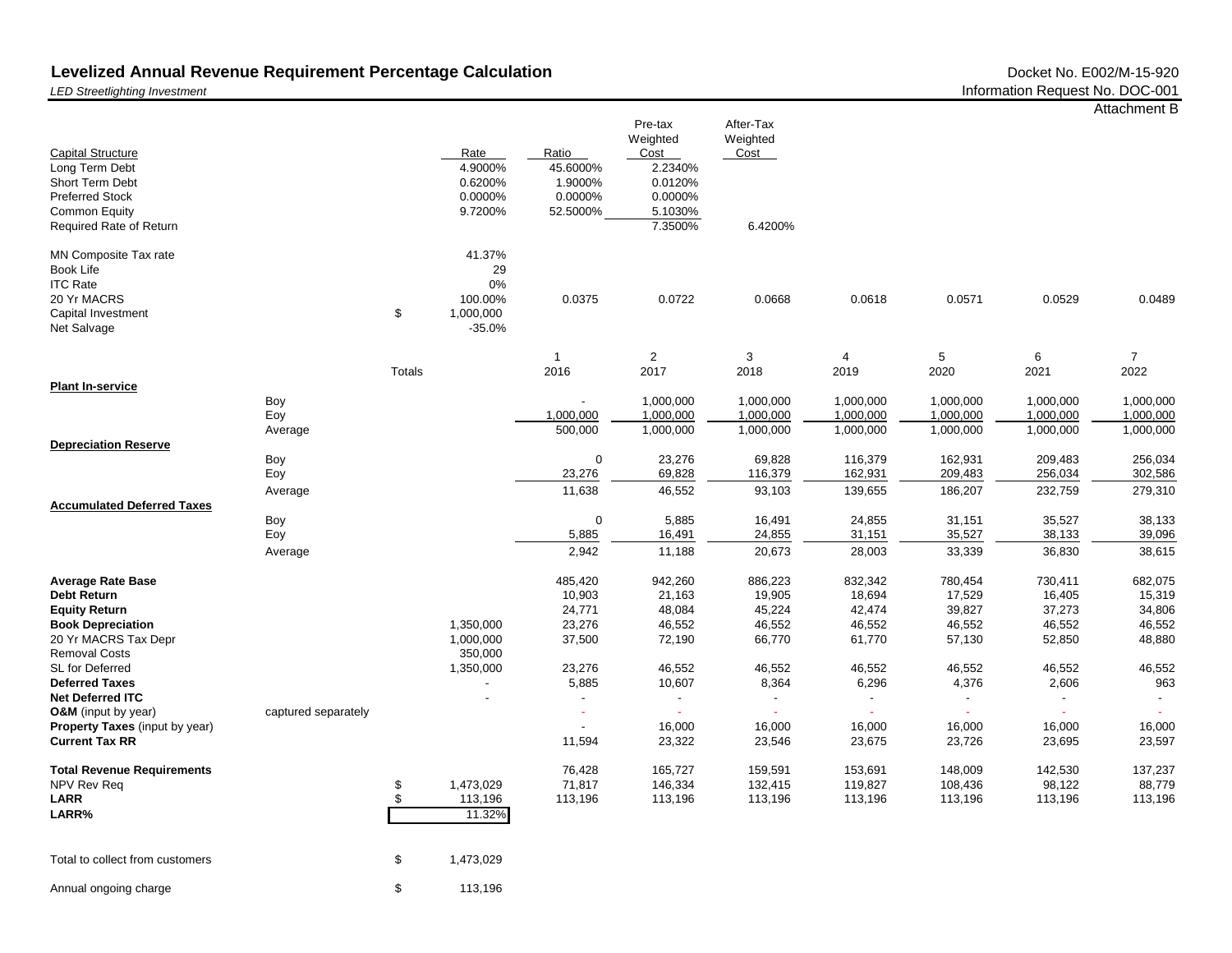*LED Streetlighting Investment*

Capital Structure Long Term Debt Short Term Debt Preferred Stock Common Equity

Book Life ITC Rate 20 Yr MACRS Capital Investment Net Salvage

**Plant In-service**

**Debt Return Equity Return**

Removal Costs SL for Deferred **Deferred Taxes Net Deferred ITC**

Required Rate of Return MN Composite Tax rate **Depreciation Reserve Accumulated Deferred Taxes Average Rate Base Book Depreciation** 20 Yr MACRS Tax Depr 0.0452 0.0446 0.0446 0.0446 0.0446 0.0446 0.0446 0.0446 0.0446 8 9 10 11 12 13 14 15 16 2023 2024 2025 2026 2027 2028 2029 2030 2031 1,000,000 1,000,000 1,000,000 1,000,000 1,000,000 1,000,000 1,000,000 1,000,000 1,000,000 1,000,000 1,000,000 1,000,000 1,000,000 1,000,000 1,000,000 1,000,000 1,000,000 1,000,000 1,000,000 1,000,000 1,000,000 1,000,000 1,000,000 1,000,000 1,000,000 1,000,000 1,000,000 302,586 349,138 395,690 442,241 488,793 535,345 581,897 628,448 675,000 349,138 395,690 442,241 488,793 535,345 581,897 628,448 675,000 721,552 325,862 372,414 418,966 465,517 512,069 558,621 605,172 651,724 698,276 39,096 38,545 37,746 36,943 36,144 35,340 34,541 33,738 32,939 38,545 37,746 36,943 36,144 35,340 34,541 33,738 32,939 32,136 38,821 38,146 37,344 36,543 35,742 34,941 34,140 33,338 32,537 635,317 589,440 543,690 497,939 452,189 406,438 360,688 314,937 269,187 14,269 13,239 12,211 11,184 10,156 9,129 8,101 7,073 6,046 32,420 30,079 27,745 25,410 23,075 20,741 18,406 16,071 13,737 46,552 46,552 46,552 46,552 46,552 46,552 46,552 46,552 46,552 45,220 44,620 44,610 44,620 44,610 44,620 44,610 44,620 44,610 46,552 46,552 46,552 46,552 46,552 46,552 46,552 46,552 46,552 (551) (799) (803) (799) (803) (799) (803) (799) (803) - - - - - - - - - - - - - - - - - -

**O&M** (input by year) **Property Taxes** (input by year) **Current Tax RR Total Revenue Requirements** NPV Rev Req **LARR LARR%** 16,000 16,000 16,000 16,000 16,000 16,000 16,000 16,000 16,000 23,427 22,023 20,380 18,729 17,085 15,434 13,791 12,139 10,496 132,117 127,094 122,084 117,075 112,065 107,056 102,046 97,037 92,027 80,311 72,596 65,528 59,048 53,112 47,677 42,704 38,158 34,005 113,196 113,196 113,196 113,196 113,196 113,196 113,196 113,196 113,196

Total to collect from customers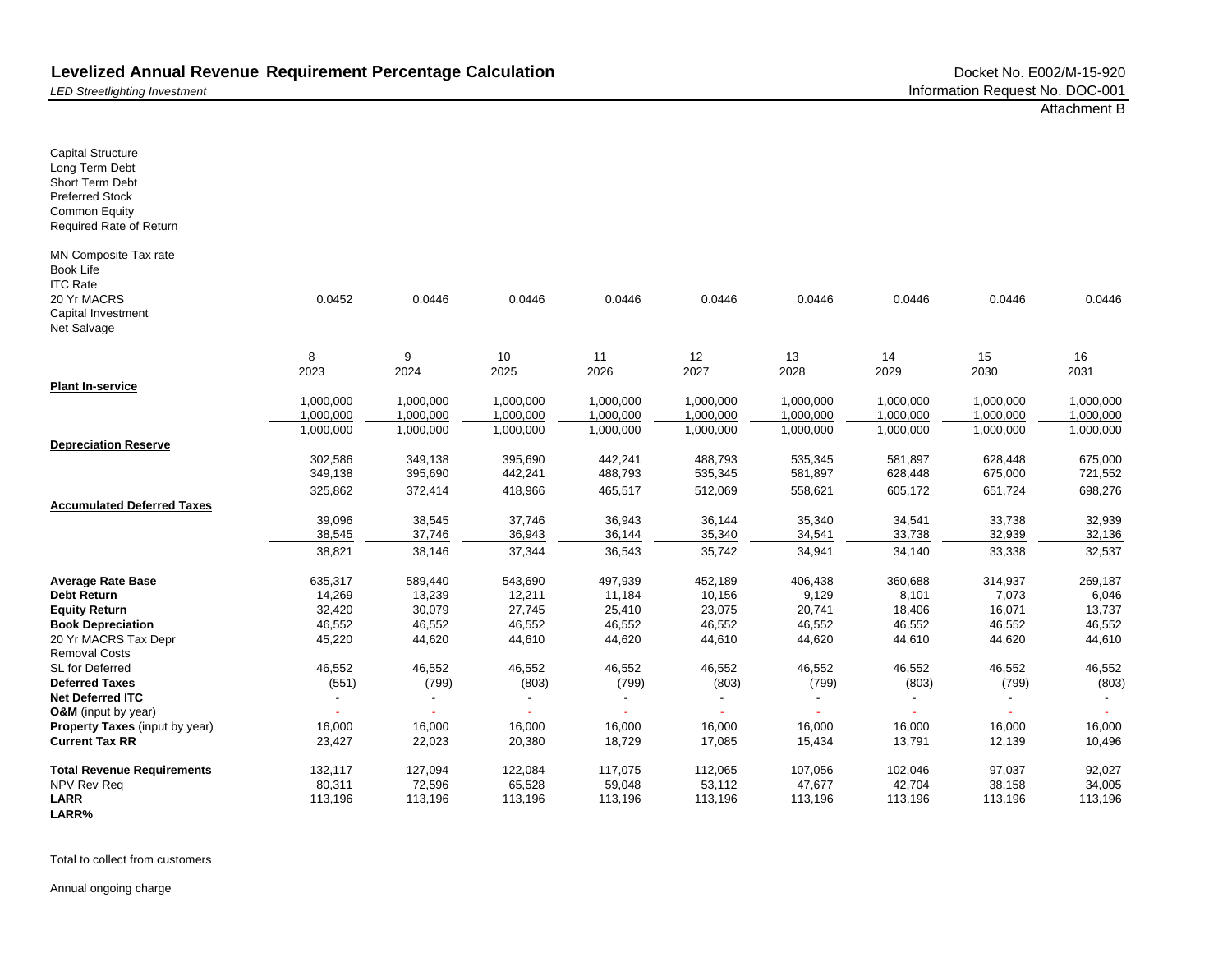*LED Streetlighting Investment*

Capital Structure Long Term Debt Short Term Debt Preferred Stock Common Equity

Book Life ITC Rate 20 Yr MACRS Capital Investment Net Salvage

**Plant In-service**

**Average Rate Base Debt Return Equity Return Book Depreciation**

Removal Costs SL for Deferred **Deferred Taxes Net Deferred ITC**

Required Rate of Return MN Composite Tax rate **Depreciation Reserve Accumulated Deferred Taxes** 20 Yr MACRS Tax Depr 0.0446 0.0446 0.0446 0.0446 0.0223 17 18 19 20 21 22 23 24 25 2032 2033 2034 2035 2036 2037 2038 2039 2040 1,000,000 1,000,000 1,000,000 1,000,000 1,000,000 1,000,000 1,000,000 1,000,000 1,000,000 1,000,000 1,000,000 1,000,000 1,000,000 1,000,000 1,000,000 1,000,000 1,000,000 1,000,000 1,000,000 1,000,000 1,000,000 1,000,000 1,000,000 1,000,000 1,000,000 1,000,000 1,000,000 721,552 768,103 814,655 861,207 907,759 954,310 1,000,862 1,047,414 1,093,966 768,103 814,655 861,207 907,759 954,310 1,000,862 1,047,414 1,093,966 1,140,517 744,828 791,379 837,931 884,483 931,034 977,586 1,024,138 1,070,690 1,117,241 32,136 31,336 30,533 29,734 28,931 18,902 (357) (19,615) (38,874) 31,336 30,533 29,734 28,931 18,902 (357) (19,615) (38,874) (58,132) 31,736 30,935 30,133 29,332 23,916 9,273 (9,986) (29,244) (48,503) 223,436 177,686 131,935 86,185 45,049 13,141 (14,152) (41,445) (68,739) 5,018 3,991 2,963 1,936 1,012 295 (318) (931) (1,544) 11,402 9,067 6,733 4,398 2,299 671 (722) (2,115) (3,508) 46,552 46,552 46,552 46,552 46,552 46,552 46,552 46,552 46,552 44,620 44,610 44,620 44,610 22,310 - - - - 46,552 46,552 46,552 46,552 46,552 46,552 46,552 46,552 46,552 (799) (803) (799) (803) (10,029) (19,258) (19,258) (19,258) (19,258) - - - - - - - - -

**O&M** (input by year) **Property Taxes** (input by year) **Current Tax RR Total Revenue Requirements** NPV Rev Req **LARR LARR%** - - - - - - - - - 16,000 16,000 16,000 16,000 16,000 16,000 16,000 16,000 16,000 8,845 7,201 5,550 3,907 11,651 19,732 18,749 17,766 16,783 87,017 82,008 76,998 71,989 67,485 63,991 61,002 58,014 55,025 30,214 26,757 23,607 20,740 18,269 16,278 14,582 13,031 11,614 113,196 113,196 113,196 113,196 113,196 113,196 113,196 113,196 113,196

Total to collect from customers

Annual ongoing charge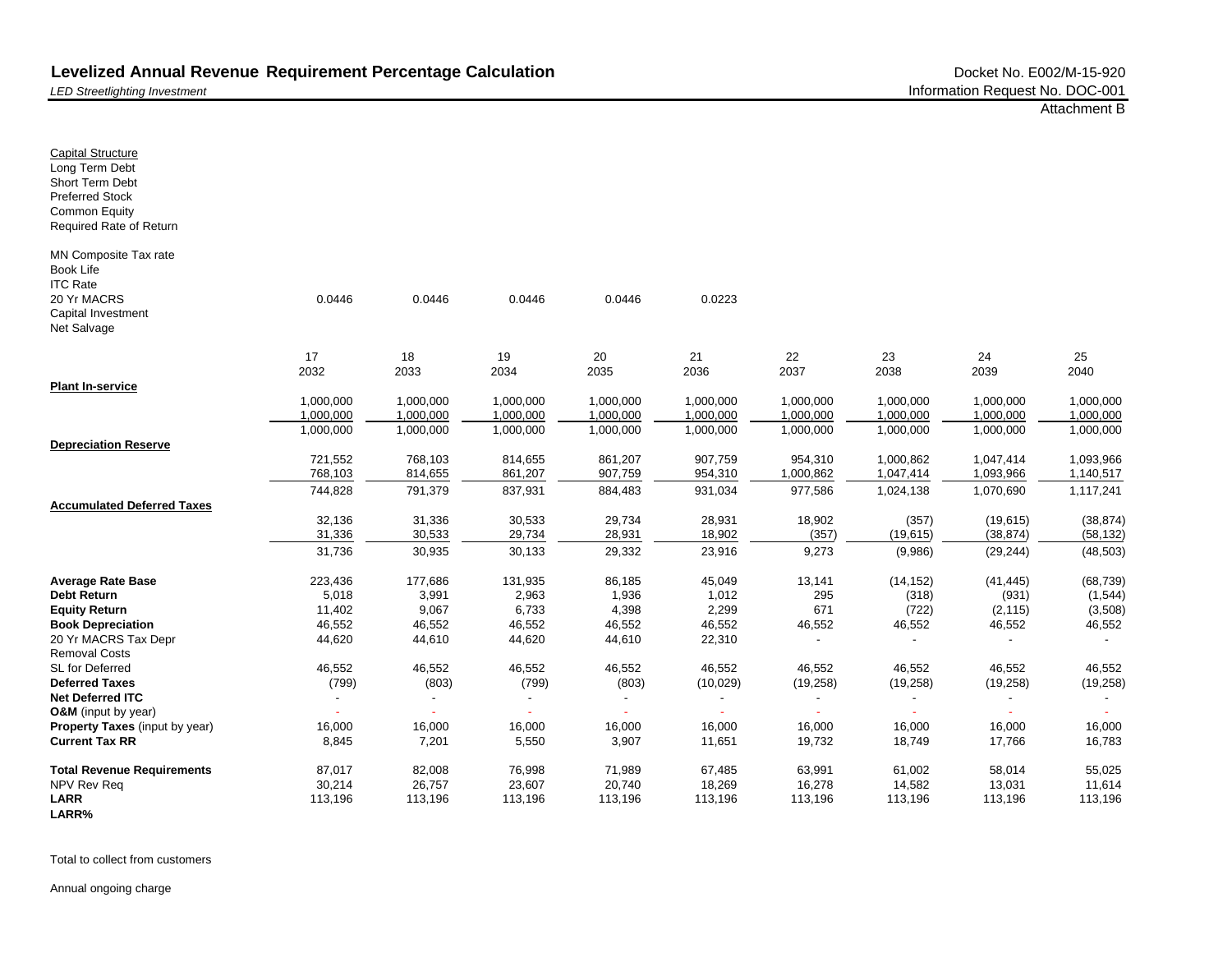*LED Streetlighting Investment*

| <b>Capital Structure</b><br>Long Term Debt<br>Short Term Debt<br><b>Preferred Stock</b><br><b>Common Equity</b><br>Required Rate of Return |           |            |            |            |            |
|--------------------------------------------------------------------------------------------------------------------------------------------|-----------|------------|------------|------------|------------|
| MN Composite Tax rate<br><b>Book Life</b><br><b>ITC Rate</b><br>20 Yr MACRS<br>Capital Investment<br>Net Salvage                           |           |            |            |            |            |
|                                                                                                                                            | 26        | 27         | 28         | 29         | 30         |
|                                                                                                                                            | 2041      | 2042       | 2043       | 2044       | 2045       |
| <b>Plant In-service</b>                                                                                                                    |           |            |            |            |            |
|                                                                                                                                            | 1,000,000 | 1,000,000  | 1,000,000  | 1,000,000  | 1,000,000  |
|                                                                                                                                            | 1,000,000 | 1,000,000  | 1,000,000  | 1,000,000  |            |
|                                                                                                                                            | 1,000,000 | 1,000,000  | 1,000,000  | 1,000,000  | 500,000    |
| <b>Depreciation Reserve</b>                                                                                                                |           |            |            |            |            |
|                                                                                                                                            | 1,140,517 | 1,187,069  | 1,233,621  | 1,280,172  | 1,326,724  |
|                                                                                                                                            | 1,187,069 | 1,233,621  | 1,280,172  | 1,326,724  |            |
|                                                                                                                                            | 1,163,793 | 1,210,345  | 1,256,897  | 1,303,448  | 663,362    |
| <b>Accumulated Deferred Taxes</b>                                                                                                          |           |            |            |            |            |
|                                                                                                                                            | (58, 132) | (77, 390)  | (96, 649)  | (115, 907) | (135, 166) |
|                                                                                                                                            | (77, 390) | (96, 649)  | (115, 907) | (135, 166) |            |
|                                                                                                                                            | (67, 761) | (87,020)   | (106, 278) | (125, 537) | (67, 583)  |
| <b>Average Rate Base</b>                                                                                                                   | (96, 032) | (123, 325) | (150, 618) | (177, 912) | (95, 779)  |
| <b>Debt Return</b>                                                                                                                         | (2, 157)  | (2,770)    | (3, 383)   | (3,996)    | (2, 151)   |
| <b>Equity Return</b>                                                                                                                       | (4,901)   | (6, 293)   | (7,686)    | (9,079)    | (4,888)    |
| <b>Book Depreciation</b>                                                                                                                   | 46,552    | 46,552     | 46,552     | 46,552     | 23,276     |
| 20 Yr MACRS Tax Depr                                                                                                                       |           |            |            |            |            |
| <b>Removal Costs</b>                                                                                                                       |           |            |            |            | 350,000    |
| SL for Deferred                                                                                                                            | 46,552    | 46,552     | 46,552     | 46,552     | 23,276     |
| <b>Deferred Taxes</b>                                                                                                                      | (19, 258) | (19, 258)  | (19, 258)  | (19, 258)  | 135,166    |
| <b>Net Deferred ITC</b>                                                                                                                    |           |            |            |            |            |
| O&M (input by year)                                                                                                                        |           |            |            |            |            |
| Property Taxes (input by year)                                                                                                             | 16,000    | 16,000     | 16,000     | 16,000     | 16,000     |
| <b>Current Tax RR</b>                                                                                                                      | 15,801    | 14,818     | 13,835     | 12,852     | (138, 615) |
| <b>Total Revenue Requirements</b>                                                                                                          | 52,036    | 49,048     | 46,059     | 43,071     | 28,788     |
| NPV Rev Req                                                                                                                                | 10,321    | 9,141      | 8,066      | 7,088      | 4,452      |
| <b>LARR</b>                                                                                                                                | 113,196   | 113,196    | 113,196    | 113,196    |            |
| LARR%                                                                                                                                      |           |            |            |            |            |

Total to collect from customers